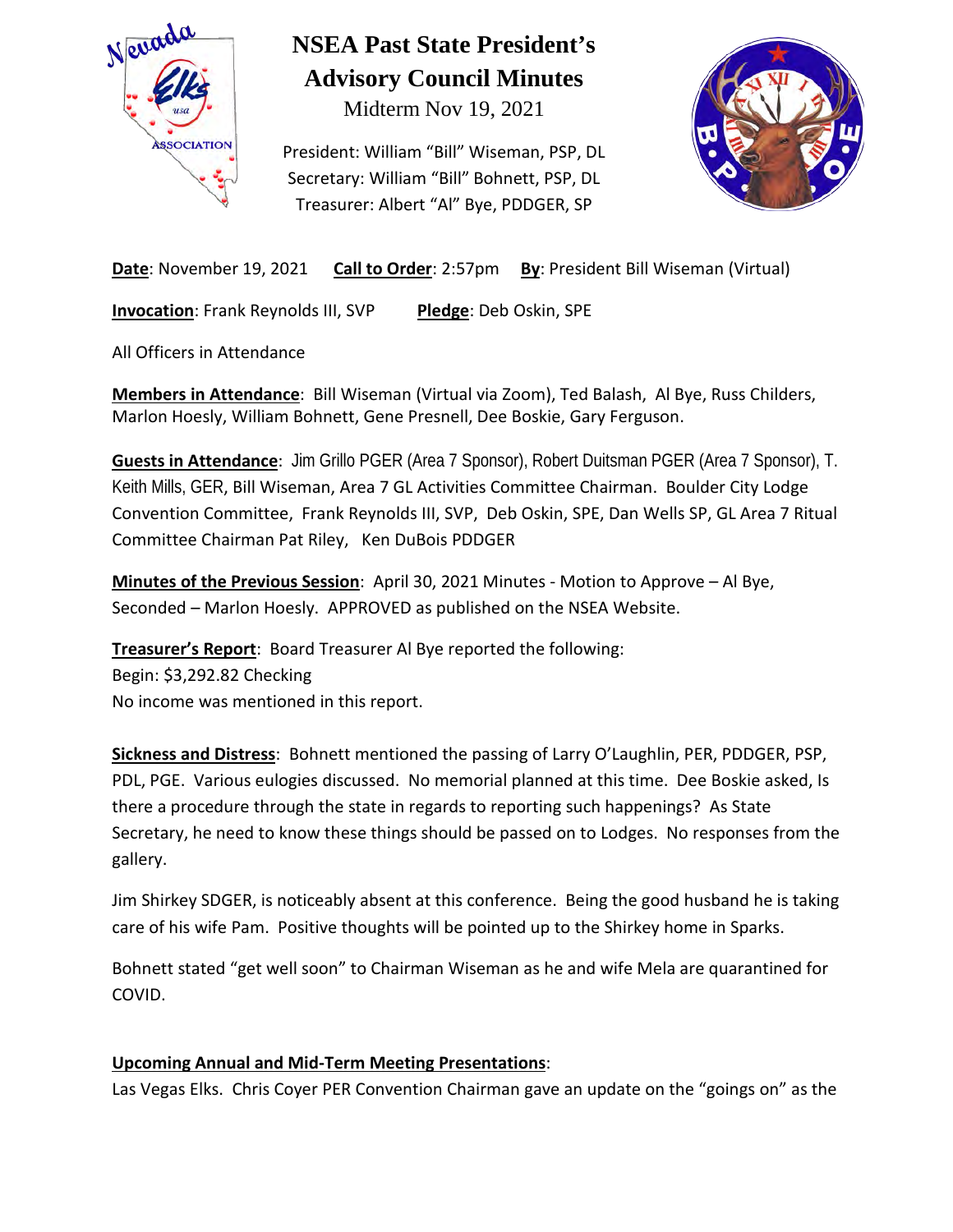Convention progresses. Events, banquets, and housing all on budget. All logistics were first class. Positive comments were exchanged.

Boulder City Elks #1682 were present to discuss the upcoming NSEA April 21 – 24, 2022 Convention by Chairman: Poleete Davis. Al Shirley PDDGER is their advisor for the event.

BC Host Hotel is the Best Western. Poleete discussed room pricing, the hotel is giving us a hospitality room. Most meetings will be at the Boulder City Lodge. Ritual locations to be determined. Poleete went over the tentative packet. Various related discussion from the panel ensued. A finalized version of the packet to be sent to Bill Wiseman for publication on the NSEA website.

November 17 – 20, 2022 Midterm: Dan Wells stated Tahoe/Douglas Lodge intends to host the 2022 Midterm. Hotel and preliminary reservations have been made at the Carson Valley Inn. A committee is in place.

#### **Upcoming Grand Lodge Conventions:** Report by Wiseman

| 2021 July 4-7 | Tampa, FL       |
|---------------|-----------------|
| 2022 July 3-6 | Atlanta, GA     |
| 2023 July 2-5 | Minneapolis, MN |
| 2024 July 3-6 | Austin, TX 2023 |

Discussion ensued in regards to having Jim Grillo and Bob Duitsman request a possible Nevada GL Convention in 2026. The consensus was to move forward. Grillo and Duitsman will present the request to GL Committee at their February meeting.

#### **NSEA Officer Positions to be nominated and balloted at the April 2022 Meeting in BC**:

- 1.) NSEA President Deb Oskin PDDGER (Already Elected)
- 2.) NSEA President Elect Frank Reynolds III, PDDGER, Reno
- 3.) NSEA Vice President from South District Letters of intent received for: Don Wolf PDDGER LV #1468 and Ross Dyer PDDGER NLV #2353
- 4.) NSEA 4 Year Trustee North District No Candidates at this time.
- 5.) NEMPI 3 Year Trustee South District Marlon Hoesly PSP stated his intent. Letter to follow.

6.) District VP. Discussion ensued for the nomination of a District VP to begin the pool of VP's. Results to be determined after the North Caucus. Ben Reed's name came up as a possible candidate.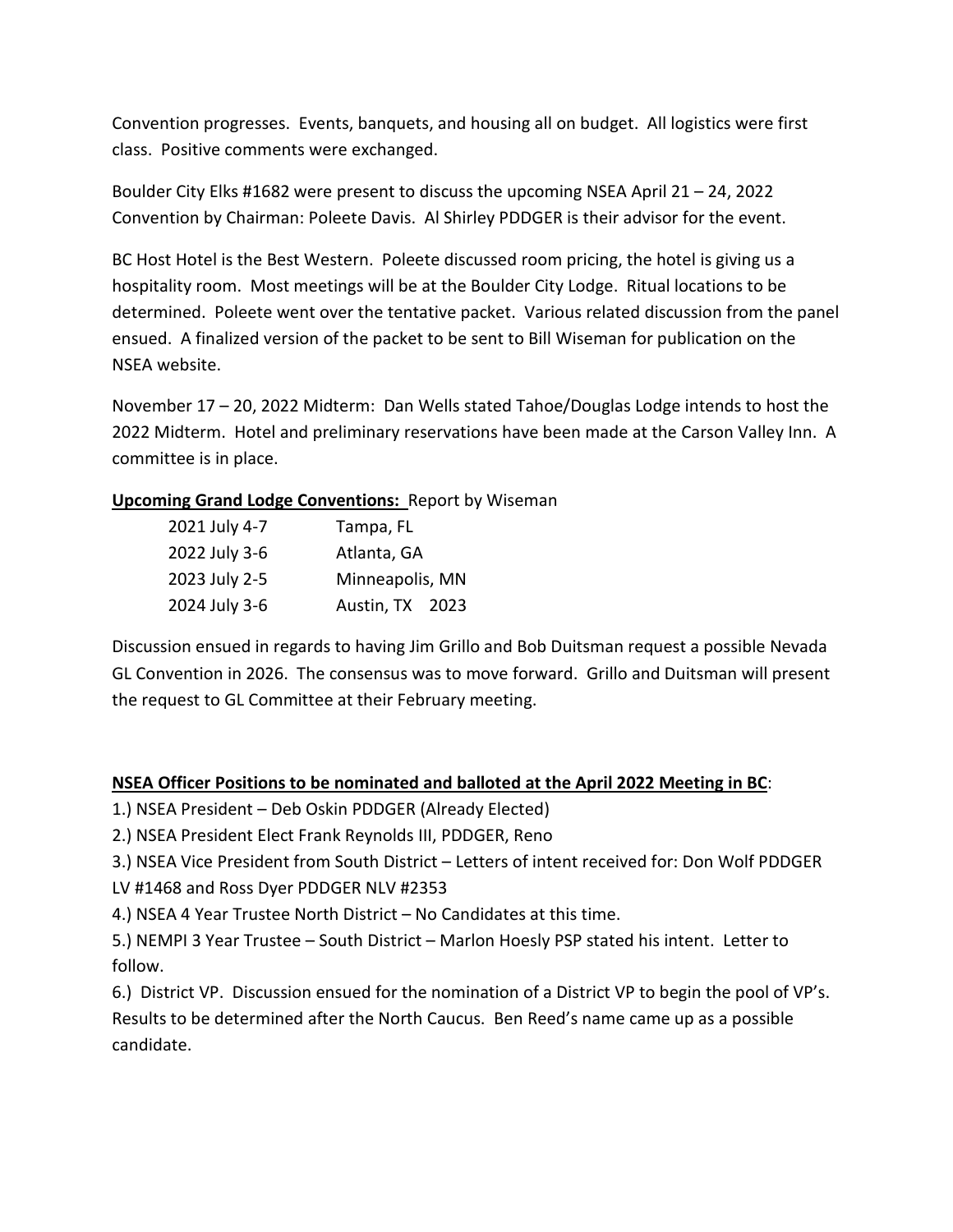Discussion in regards to the upcoming Secretary and Treasurer elections. Bill Wiseman proposed extending the NSEA Secretary position for a year so as not conflict with the election of the NSRA Treasurer in the same year. Dee Boskie agreed. This will be adopted at the NSEA Business Meeting. Frank Reynolds III will make the appropriate motions. The Secretary already in place for approximately 6 months will assure a smooth transition as the Secretary and Treasurer work closely. (Rather than both starting at the same time…)

#### **Unfinished Business**:

1.) Single North/South Convention Committee Possibility. Dee Boskie and Chris Coyer reporting: Dee Boskie stated the roadblocks they ran into in regards to getting long-term commitments from the hotels. But potential hotels are being researched. It appears the Ahern Hotel is a good candidate for the South. Still a work in progress.

2.) Ken DuBois PGGER gave an update on our new relationship with our new Nevada Major Project, St Jude's Ranch, in Boulder City. He gave a brief overview of the NSEA's role with St Jude's. A presentation will be made at the SMP Luncheon this Saturday.

#### **New Business**:

1.) Bill Bohnett entertained a motion to spend the monies for the upcoming PSP pin and to replace a stolen pin for Dave Pressler PSP. So moved by Marlon Hoesly, seconded by Dee Boskie, not to exceed \$400.00. Motion passed. Ted Balash will place the order.

2.) Bill Wiseman stated that we are required to hold meetings at least 3 times per year by a Board of Directors for the NSEA Charity Funds. This has not happened for at least 17 years. Lately the NSEA has reported to the Secretary of State that the NSEA Board consists of the annual NSEA officers, SP, PE, and VP, Wiseman stated we cannot "legally" do this. Wiseman is working to alter the by-laws and have Presnell review. A work in progress for Wiseman.

3.) Standardized meeting agendas for State Conventions. Wiseman stated we have somewhat followed similar agendas and formats for conventions. Although it seems to be working… A formal standardized format has yet to be created. A standardized format will help alleviate last minute additions and deletions come convention times.

4.) Standardized Invitees at Annual meetings: Wiseman wants to be consistent in regards to training workshops, clinics, and the like at annual meetings so we can invite the various GL Committeemen to attend and make appropriate presentations in respect to the value they bring. A reminder to plan accordingly.

5.) PSP Mentoring of new NSEA Officers and Committeemen. Wiseman stated he would like to assure the PSP's stay active taking time to mentor rather than not be active after their year as